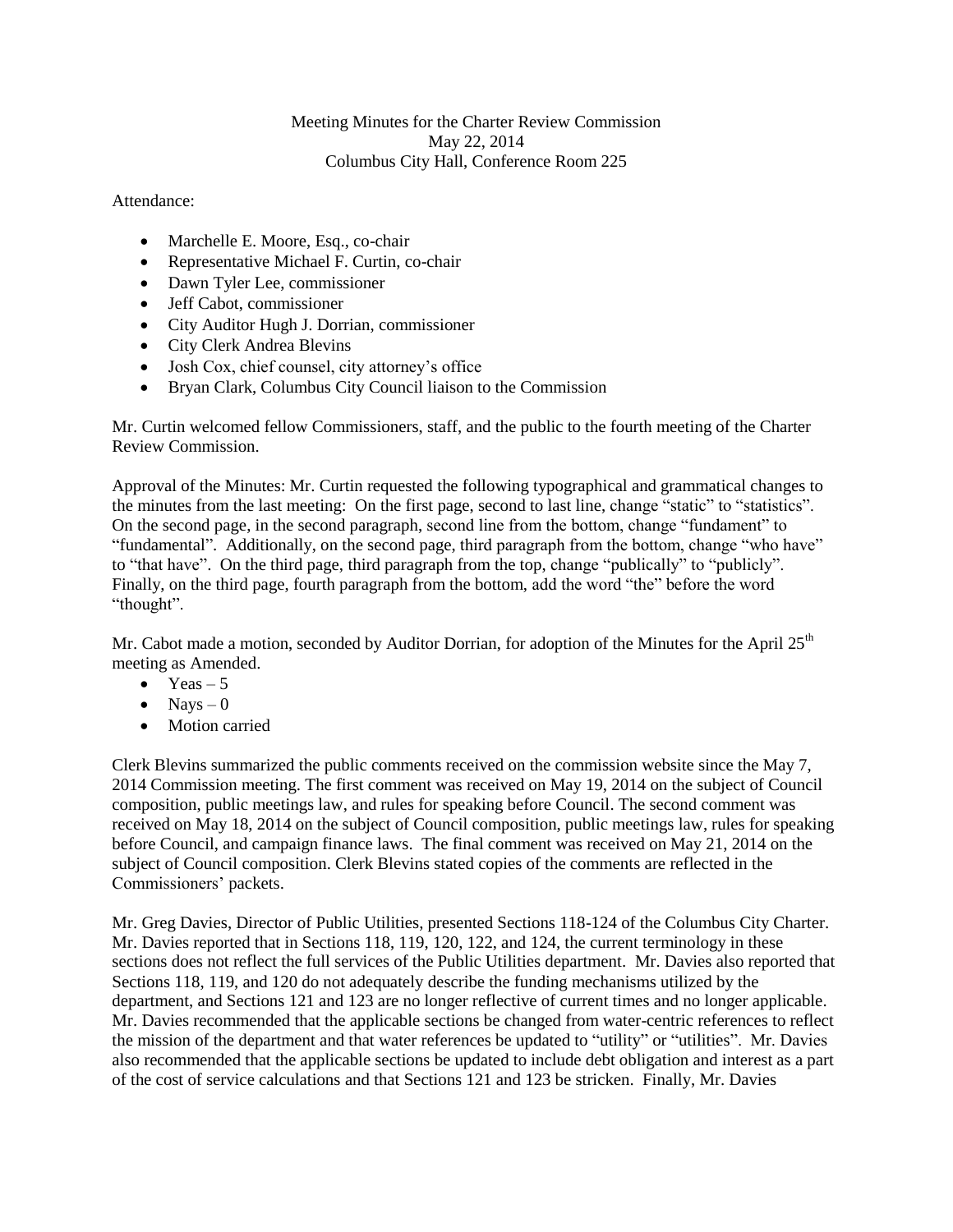recommended that Section 194 be updated to reflect common business practice that will prevent unjust discrimination in service or rates should the utility allow a franchise.

Auditor Dorrian concurred with Mr. Davies recommendations. Auditor Dorrian reported on Section 121, subparagraphs A and B, as well as the Depreciation Fund. Auditor Dorrian clarified that if the City were to follow these sections as written, it would pay less than half its debt and recommended the Section be deleted. Auditor Dorrian commented on Section 123 and asked that it be eliminated. Auditor Dorrian added that Council could enable it in the code and establish a more reflective interest rate.

Mr. Curtin inquired if there would be any interruptions in service if these recommendations were made. Auditor Dorrian confirmed there would be none. Mr. Curtin asked if these were just antiquated in nature. Auditor Dorrian responded the Sections were not being used and not workable.

Mr. Curtin asked what the process would be to notify the public following the Commission's vote. Mr. Clark responded that City Council would have to act by ordinance, place it in the City Bulletin, hold hearings, and then it would be on the ballot. Ms. Kish stated that the public would also see the language through the process of the Commission's voting process.

Mr. Cabot made a motion, seconded by Ms. Tyler Lee to charge staff with drafting sample language for the Commission.

- $\bullet$  Yeas 5
- $\bullet$  Nays  $-0$
- Motion carried

Ms. Moore asked for clarification on the voting process and whether all official recommendations would be voted on at the last meeting as previously discussed so that the sample language could be posted to the Charter's website for the public. Auditor Dorrian added a request for a synopsis of the recommendations. Mr. Cabot requested that the sample language be added to the Commission's website.

Mr. Cabot asked if there was any language that addressed the lack of competition except for electricity. Mr. Clark responded that Section 124 addresses the lack of competition and read the section.

Ms. Tyler Lee added that the word 'asylum' in Section 122 may not be the politically correct term and consider revising the word. Ms. Tyler Lee asked about the assistance offered to "other charitable institutions devoted to the relief of the poor, the aged, the infirm or destitute persons or orphan children" and whether organizations accessed it currently. Mr. Davies responded that this is no longer done but that they will work with the Development department and other programs to help pay the bill in full, or there is a twenty percent discount to those who qualify. Mr. Curtin added Ms. Tyler Lee's comments should be added for modernizing language.

Mr. Irwin presented on Sections 133 – 141, and the Sinking Fund's history, function, evolution, and future recommendations. Ms. Moore asked what the annual operating costs of the sinking fund are. Mr. Irwin responded that it includes salary, insurance, worker's compensation, PERS retirement contribution, office supplies, and other capital and that a debt service budget is due by May  $1<sup>st</sup>$  of every year.

Mr. Irwin summarized that the process has moved from a staff of three people processing paper to a simplified way of electronic transfers through a third party and the Sinking Fund is responsible to make sure that payments are made and records are kept. Mr. Irwin stated that the City Auditor's office keeps the same records as the Sinking Fund to provide a "checks and balance" mechanism for payment of debt service.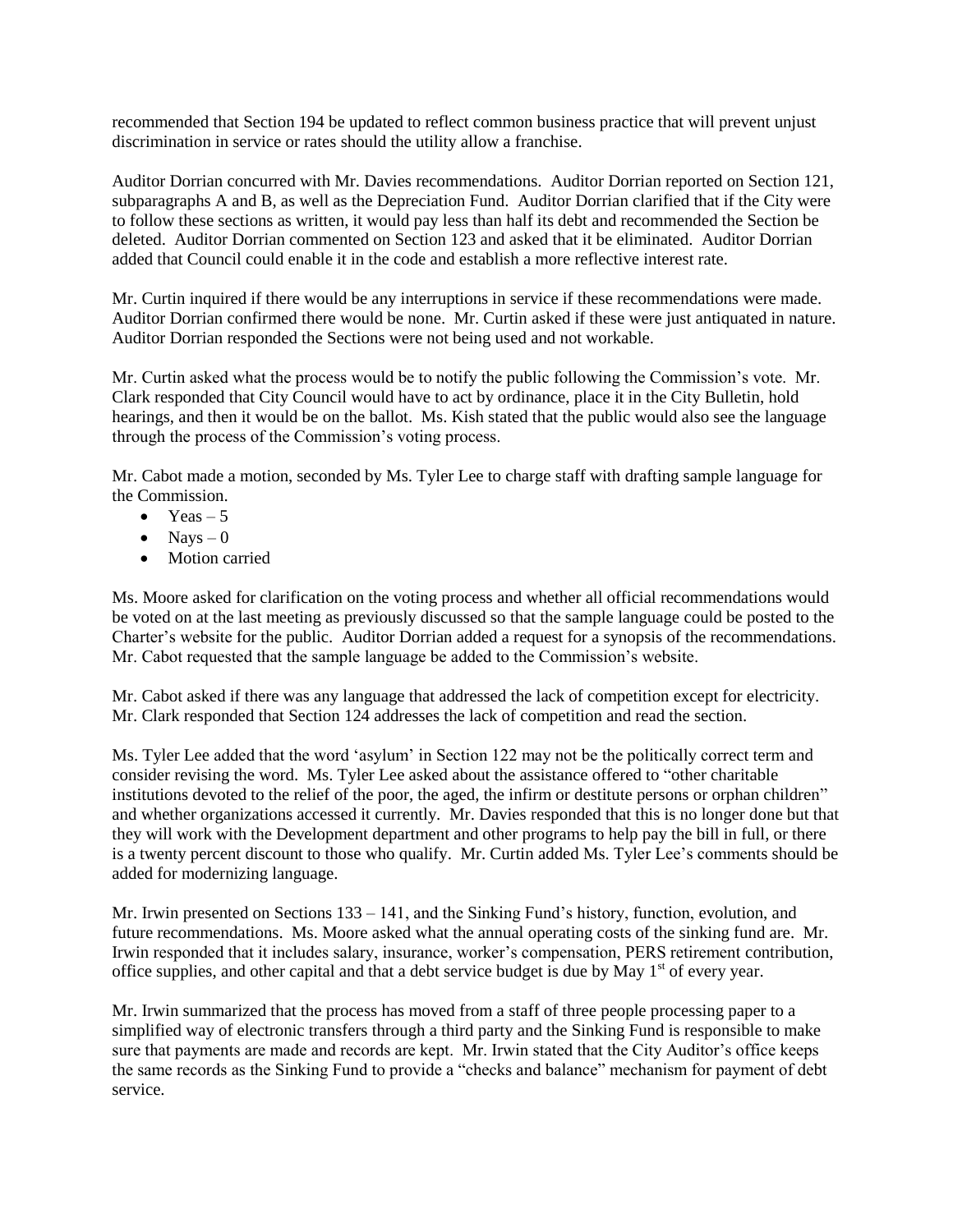Mr. Curtin asked who holds Mr. Irwin accountable. Mr. Irwin responded that he serves at the pleasure of four trustees appointed by the Mayor and meet every other month or during tax season, January through April, once a month. Mr. Curtin asked who conducts Mr. Irwin's job performance review. Mr. Irwin responded that he did not receive formal job performance review and that the salary and benefits package are discussed in April of each year.

Mr. Cabot asked if there were other cities that have a Sinking Fund and if there is a benefit to the City of Columbus for having one. Auditor Dorrian responded that specific duties of the Sinking Fund could be farmed out to another financial institution, which would reduce duplication and add efficiency. Auditor Dorrian recommended striking the sections of the Charter referencing the Sinking Fund with a future prospectus date so that administrative duties can be covered. Mr. Irwin agreed with eliminating the Sinking Fund.

Mr. Curtin asked if this had been fully vetted with the City Attorney's office and City Council. Auditor Dorrian stated there were meetings with the Department of Finance and Management and Mr. Clark with City Council but only had brief comments with the City Attorney's office.

Ms. Moore asked about the administrative functions being outsourced to another financial institution and if the other administrative duties would be absorbed by the City Auditor. Auditor Dorrian responded that these were functions already performed by the Treasurer's office, Auditor's office, and Department of Finance and Management. Auditor Dorrian stated the outsourced functions would include paying agent, registrar, and transfer agent. Ms. Moore asked if these functions were largely duplicative and Auditor Dorrian confirmed that fact.

Mr. Curtin referenced Auditor Dorrian's statement regarding fewer institutions carrying out these needed services and if there would be a day when no institution would offer these services, and if so, what the recourse would be for the City. Auditor Dorrian responded the Sinking Fund would return to the city and did not see it being an issue of concern.

Mr. Cabot made a motion, seconded by Ms. Moore, to charge staff with proposing language to eliminate the Sinking Fund.

- $\bullet$  Yeas 5
- $\bullet$  Nays  $-0$
- Motion carried

Mr. Cox presented on public records and open meetings and referred to Section 149.011, Public Office/Records, and Section 149.43, process for making requests, disputes, and bulk commercial requests.

Mr. Cabot asked if he is aware of other places where the Charter is in conflict or inconsistent with state laws. Mr. Cox replied that it was not and commented that the recently added language pertained to meetings of Council and executive sessions to bring it in line with state law. Auditor Dorrian added that the Commission should emulate the State code and not add language that could be misinterpreted and that the merit of the State Code is universal, tested, and proven.

Mr. Cabot clarified that the Charter should not repeat but refer to the State requirements on open records and record retention. Auditor Dorrian agreed.

Mr. Cabot referred to a previous discussion about the availability of documents and whether the records are permanent and whether those sections should refer to state law instead of writing provisions. Ms. Kish added that there is specific language for the sections and documents as requested but agreed that with public records or open meetings, the Charter should refer to state law. Mr. Curtin added the primary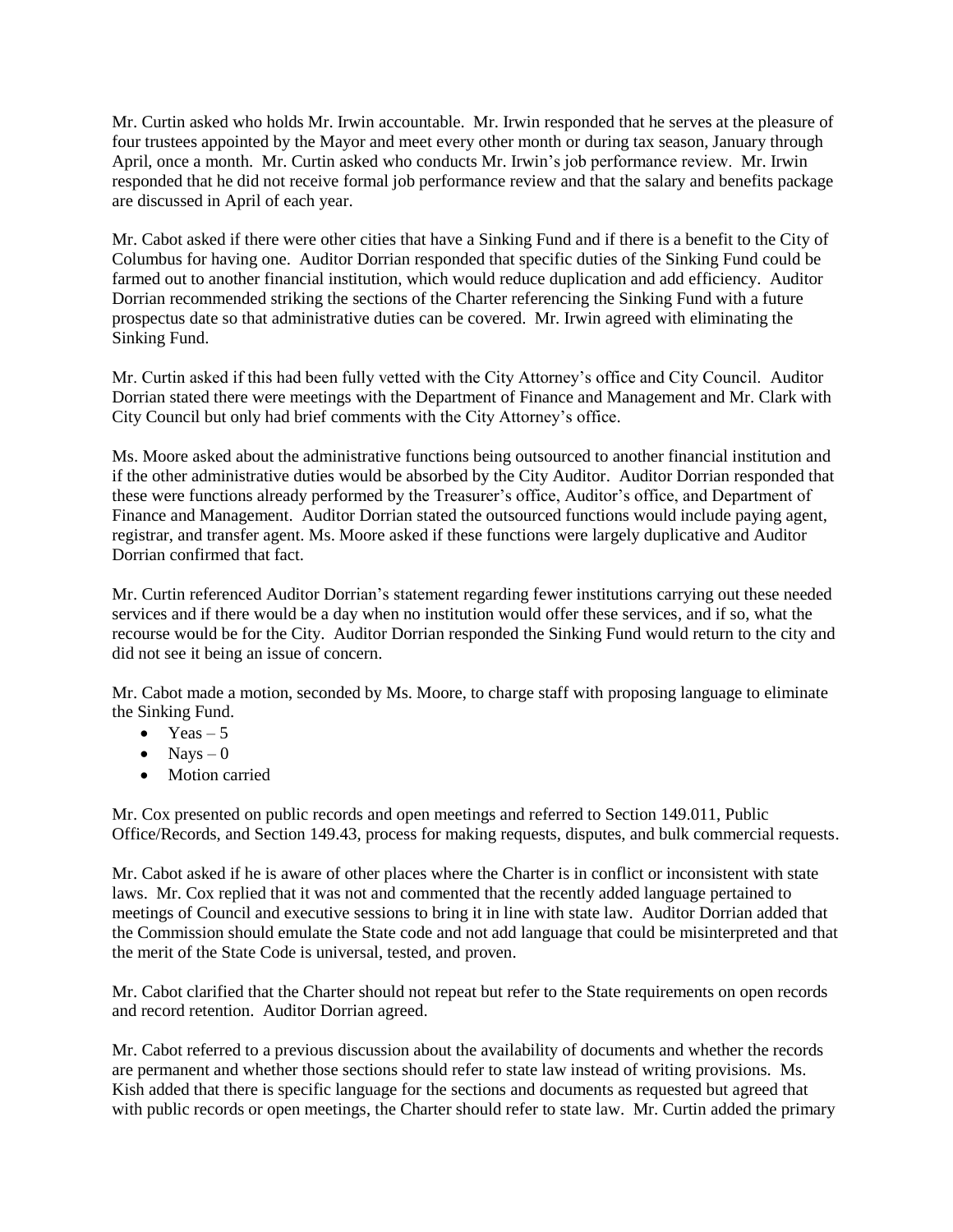goal is to do no damage and keep the historic sense of the Charter and was sensitive to the City Attorney and City Auditor's concerns about not enacting any language that could have unintended consequences.

Ms. Kish stated that area commissions and other non-advisory committees could be considered public bodies, and the Commission may want to make that language firmer and gave an example that another Charter Review Commission would also be considered a public body, and would also be required to conduct open, public meetings.

Mr. Clark presented on ethics provisions of the Charter on Sections 6, 155, 156, 157, and 227 as well as the inconsistencies of the sections when applied to City officers and employees and when the Charter does not mirror but does not conflict with state law. Mr. Clark recommended that Sections 6 and 227 should be harmonized and Council action to void a contract be made mandatory, since state law automatically voids such a contract, but does not prescribe the mechanism for municipal authorities. Mr. Clark also recommended that Section 227 be improved by expressly incorporating state law, adding a mechanism for voiding a contract, and expanding the provisions to apply broadly, mirroring state law.

Ms. Kish stated that state law should guide the language. Mr. Cox agreed the ethics should follow state law and a provision should be repealed if it is found inoperative.

Auditor Dorrian referenced a Charter provision on elected officials not being able to hold other jobs. Ms. Kish responded that it only prohibits the Mayor from holding another job. Mr. Clark added that it only prohibits other employment within the City and would not include outside employment.

Ms. Moore asked if that would include only public offices. Mr. Clark responded that it only includes public offices.

Mr. Curtin asked whether board positions would qualify as public office. Auditor Dorrian responded that even if it is an unpaid position, board positions could qualify as an elected position or office. Mr. Curtin clarified that he does not want any language to discourage ancillary employment as long as it does not conflict with city business.

Mr. Clark added the issue of outside employment would fall under the category of City Officials, which staff has begun to review internally. Mr. Cabot added that it was strange this issue fell under qualifications of City Officials when it does not take effect until they have been elected to Council.

Mr. Curtin asked if there had been any conflict with an employee being asked to serve at the state level but could not due to Charter provisions. Mr. Cox said there had been a previous case but did not remember the outcome. Auditor Dorrian added that there was a provision in the Charter that allowed City employees to run for school board. Mr. Cabot added that elected officials are not allowed to serve on the central committees of the party. Auditor Dorrian agreed with Mr. Cabot.

Mr. Cabot stated it might be important enough to have its own title and state directly and succinctly what constitutes conflicts for all city employees instead of having it under miscellaneous provisions.

Ms. Moore added that language on steps "that would need to be taken" would not be necessary because it would be void by operation of law. Mr. Cox agreed with Ms. Moore and clarified that corresponding Section 2921.41 of the state law is a criminal provision, which then triggers the voiding of the contract.

Mr. Clark presented on the history and current state of equal rights and non-discrimination in the City of Columbus. Mr. Clark recommended the Commission seriously consider an equal rights and nondiscrimination amendment to the Charter of the City of Columbus.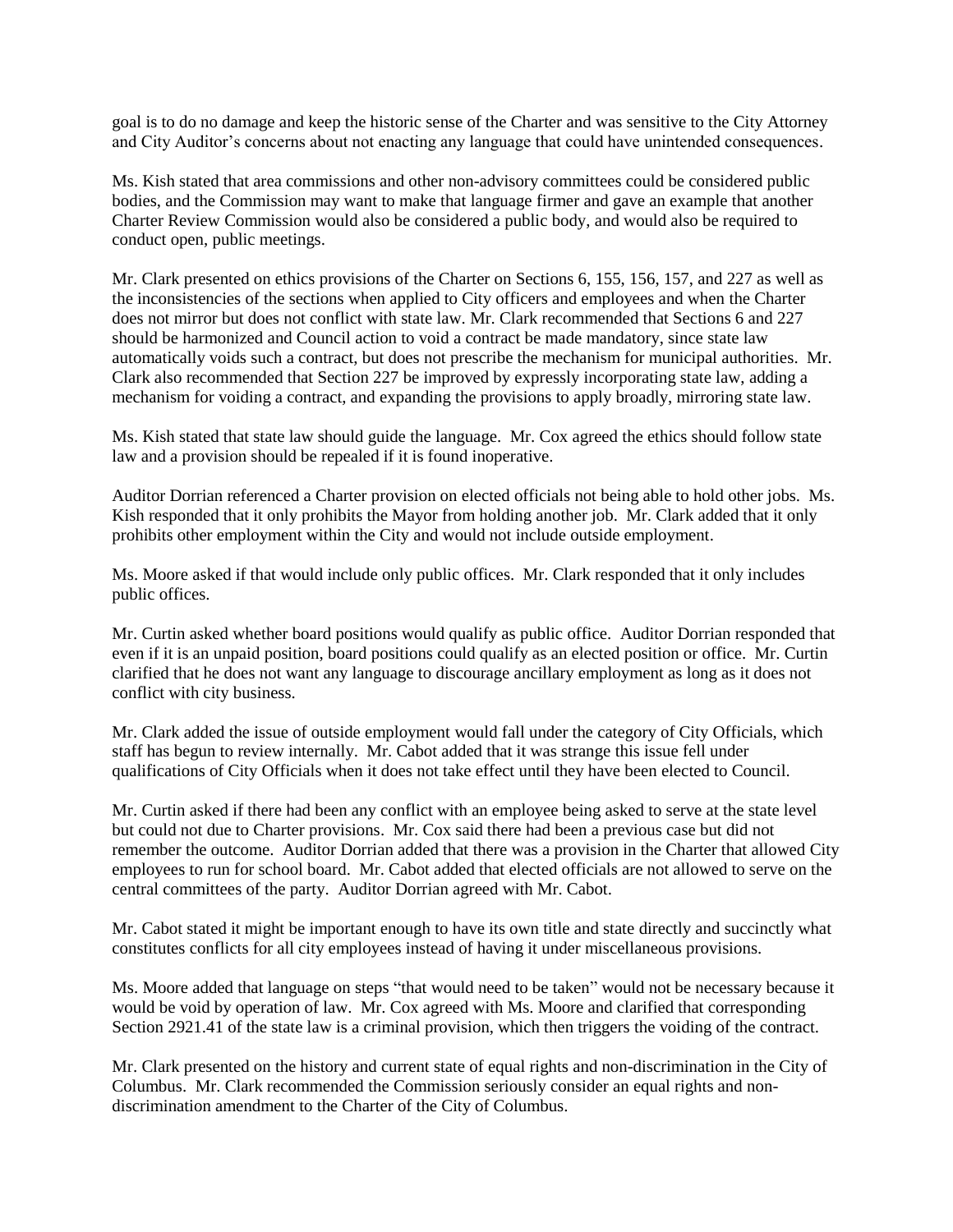Ms. Tyler Lee supported staff recommendations. Auditor Dorrian asked if there was submitted language from staff. Mr. Clark responded that it had yet to be proposed.

Mr. Curtin asked how comprehensive the review had been of other city charters on this matter. Mr. Clark responded it was very comprehensive and there is a handout that lists, by category, the protections that are afforded by other cities. Ms. Kish added that the administration is working on foundational language with the City Attorney. Ms. Moore asked for staff to provide a spreadsheet of state law versus the City Code.

Mr. Curtin asked if there had been any litigation or any other override attempts brought against the cities that have recently adopted expanding language. Mr. Clark responded there had not been any issues identified and stated the city of Detroit had the most recent, which has a significantly, well-crafted charter and has a Declaration of Rights as a preamble to the charter.

Ms. Tyler Lee made a motion, seconded by Ms. Moore, to charge staff with composing sample language.

- $\bullet$  Yeas 5
- $\bullet$  Nays  $-0$
- Motion carried

Mr. Curtin announced the future meeting dates would be Thursday, June 19, 2014; a public hearing on Thursday, June 26, 2014 and Monday, June 30, 2014. Mr. Clark added additional meetings might be added before the June 19<sup>th</sup> meeting.

Auditor Dorrian asked when the list of recommendations would be ready for the Commission to review. Mr. Clark responded the goal was to have the list ready by the last meeting on June 30, 2014.

Mr. Curtin asked if there was any public comment by those in attendance.

A public commenter asked for clarification that the city does not have provisions for executive sessions and that it currently follows State law. Mr. Cox responded that the gentleman was correct. The gentleman asked if there is any kind of public input on executive sessions. Mr. Cox responded that this is not a current proposal with this Commission as it was covered within the work of the previous Charter Review Commission.

Mr. Clark noted that the most recent Charter Review Commission dealt specifically with bringing the charter in line with current state law regarding open meetings, which was subject to vote by the people and supported and amended to the charter.

Another public commenter stated that she heartily supports equal rights and non-discrimination and wanted the document presented available publicly. Mr. Clark said it would be on the website soon. Mr. Curtin added that all the documents presented to the Commission are also on the website of the Charter Review Commission that is accessible through the City of Columbus website itself.

Another public commenter stated it would be helpful if we had the list of potential recommendations ahead of the public meeting. Mr. Curtin stated the comment was well taken.

Mr. Curtin made a motion, seconded by Auditor Dorrian, to adjourn the meeting.

- $\bullet$  Yeas 5
- $\bullet$  Nays 0